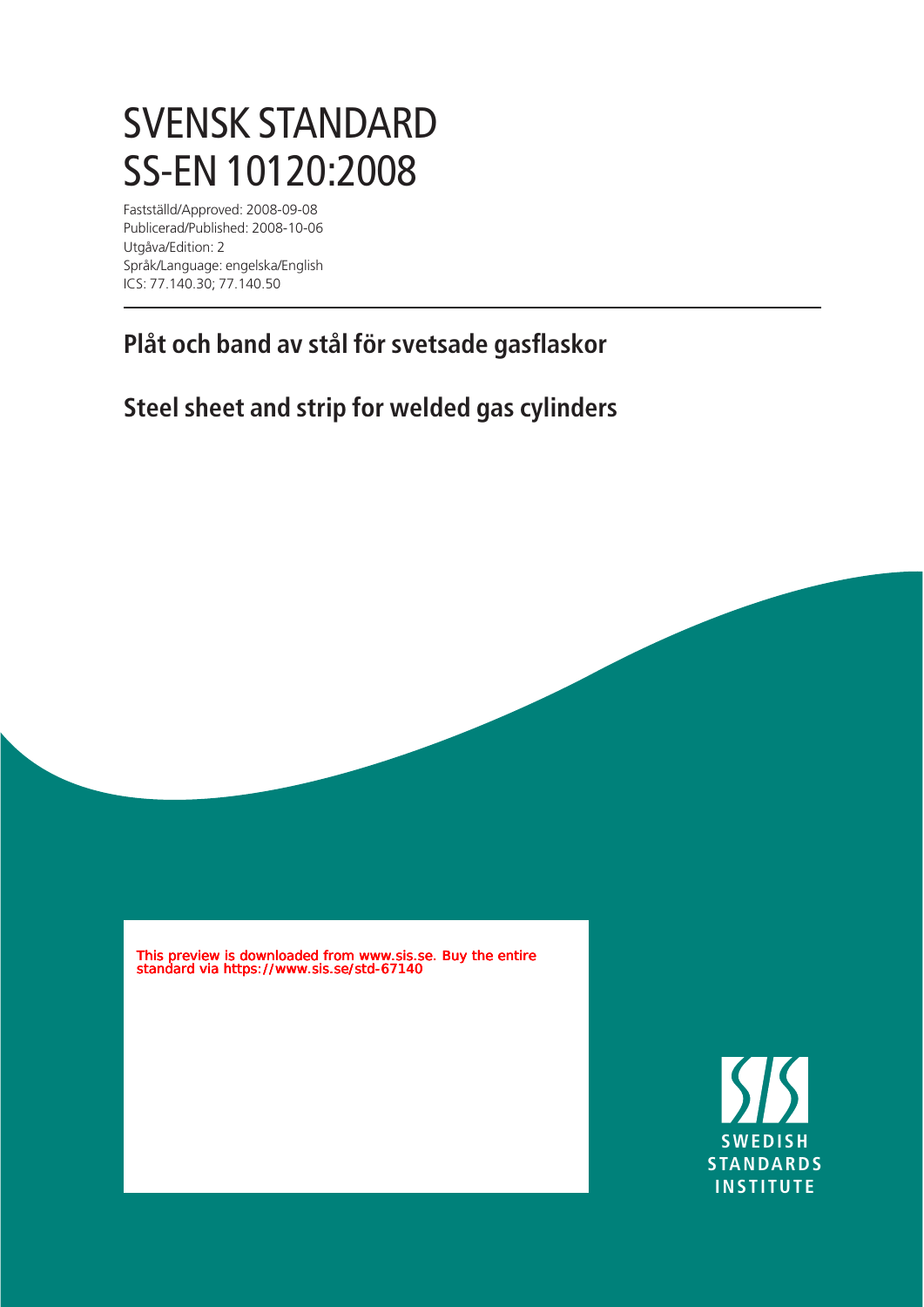## Hitta rätt produkt och ett leveranssätt som passar dig

#### **Standarder**

Genom att följa gällande standard både effektiviserar och säkrar du ditt arbete. Många standarder ingår dessutom ofta i paket.

#### **Tjänster**

Abonnemang är tjänsten där vi uppdaterar dig med aktuella standarder när förändringar sker på dem du valt att abonnera på. På så sätt är du säker på att du alltid arbetar efter rätt utgåva.

e-nav är vår online-tjänst som ger dig och dina kollegor tillgång till standarder ni valt att abonnera på dygnet runt. Med e-nav kan samma standard användas av flera personer samtidigt.

#### **Leveranssätt**

Du väljer hur du vill ha dina standarder levererade. Vi kan erbjuda dig dem på papper och som pdf.

#### **Andra produkter**

Vi har böcker som underlättar arbetet att följa en standard. Med våra böcker får du ökad förståelse för hur standarder ska följas och vilka fördelar den ger dig i ditt arbete. Vi tar fram många egna publikationer och fungerar även som återförsäljare. Det gör att du hos oss kan hitta över 500 unika titlar. Vi har även tekniska rapporter, specifikationer och "workshop agreement". Matriser är en översikt på standarder och handböcker som bör läsas tillsammans. De finns på sis.se och ger dig en bra bild över hur olika produkter hör ihop.

#### **Standardiseringsprojekt**

Du kan påverka innehållet i framtida standarder genom att delta i någon av SIS ca 400 Tekniska Kommittéer.

# Find the right product and the type of delivery that suits you

#### **Standards**

By complying with current standards, you can make your work more efficient and ensure reliability. Also, several of the standards are often supplied in packages.

#### **Services**

Subscription is the service that keeps you up to date with current standards when changes occur in the ones you have chosen to subscribe to. This ensures that you are always working with the right edition.

e-nav is our online service that gives you and your colleagues access to the standards you subscribe to 24 hours a day. With e-nav, the same standards can be used by several people at once.

#### **Type of delivery**

You choose how you want your standards delivered. We can supply them both on paper and as PDF files.

#### **Other products**

We have books that facilitate standards compliance. They make it easier to understand how compliance works and how this benefits you in your operation. We produce many publications of our own, and also act as retailers. This means that we have more than 500 unique titles for you to choose from. We also have technical reports, specifications and workshop agreements. Matrices, listed at sis.se, provide an overview of which publications belong together.

#### **Standardisation project**

You can influence the content of future standards by taking part in one or other of SIS's 400 or so Technical Committees.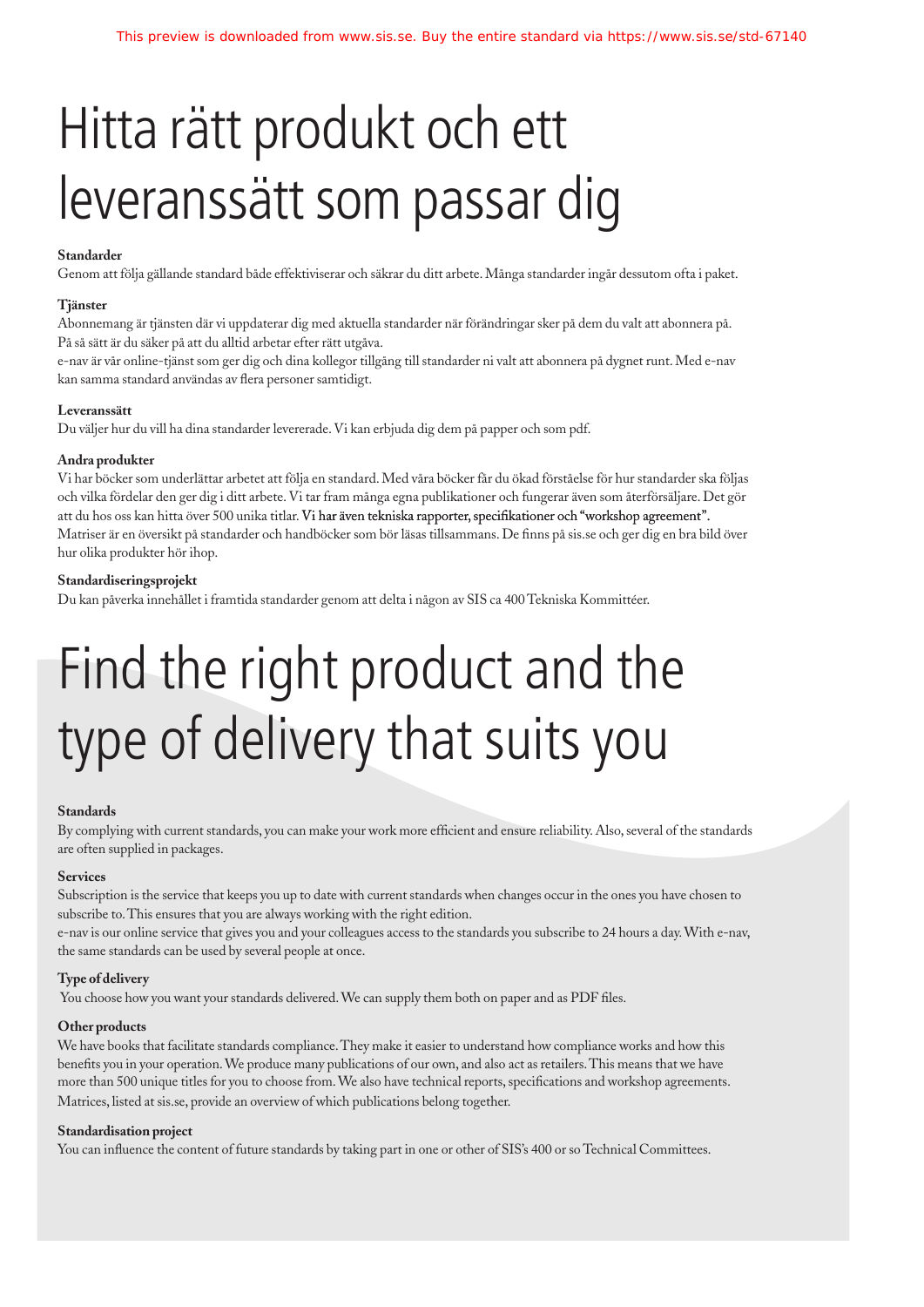Europastandarden EN 10120:2008 gäller som svensk standard. Detta dokument innehåller den officiella engelska versionen av EN 10120:2008.

Denna standard ersätter SS-EN 10120, utgåva 1.

The European Standard EN 10120:2008 has the status of a Swedish Standard. This document contains the official English version of EN 10120:2008.

This standard supersedes the Swedish Standard SS-EN 10120, edition 1.

av denna produkt regleras av slutanvändarlicensen som återfinns i denna produkt, se standardens sista sidor.

<sup>©</sup> Copyright/Upphovsrätten till denna produkt tillhör SIS, Swedish Standards Institute, Stockholm, Sverige. Användningen<br>av denna produkt regleras av slutanvändarlicensen som återfinns i denna produkt, se standardens sis

Upplysningar om sakinnehållet i standarden lämnas av SIS, Swedish Standards Institute, telefon 08-555 520 00. Standarder kan beställas hos SIS Förlag AB som även lämnar allmänna upplysningar om svensk och utländsk standard.

Information about the content of the standard is available from the Swedish Standards Institute (SIS), tel +46 8 555 520 00. Standards may be ordered from SIS Förlag AB, who can also provide general information about Swedish and foreign standards.

SIS Förlag AB, SE 118 80 Stockholm, Sweden. Tel: +46 8 555 523 10. Fax: +46 8 555 523 11. E-mail: sis.sales@sis.se Internet: www.sis.se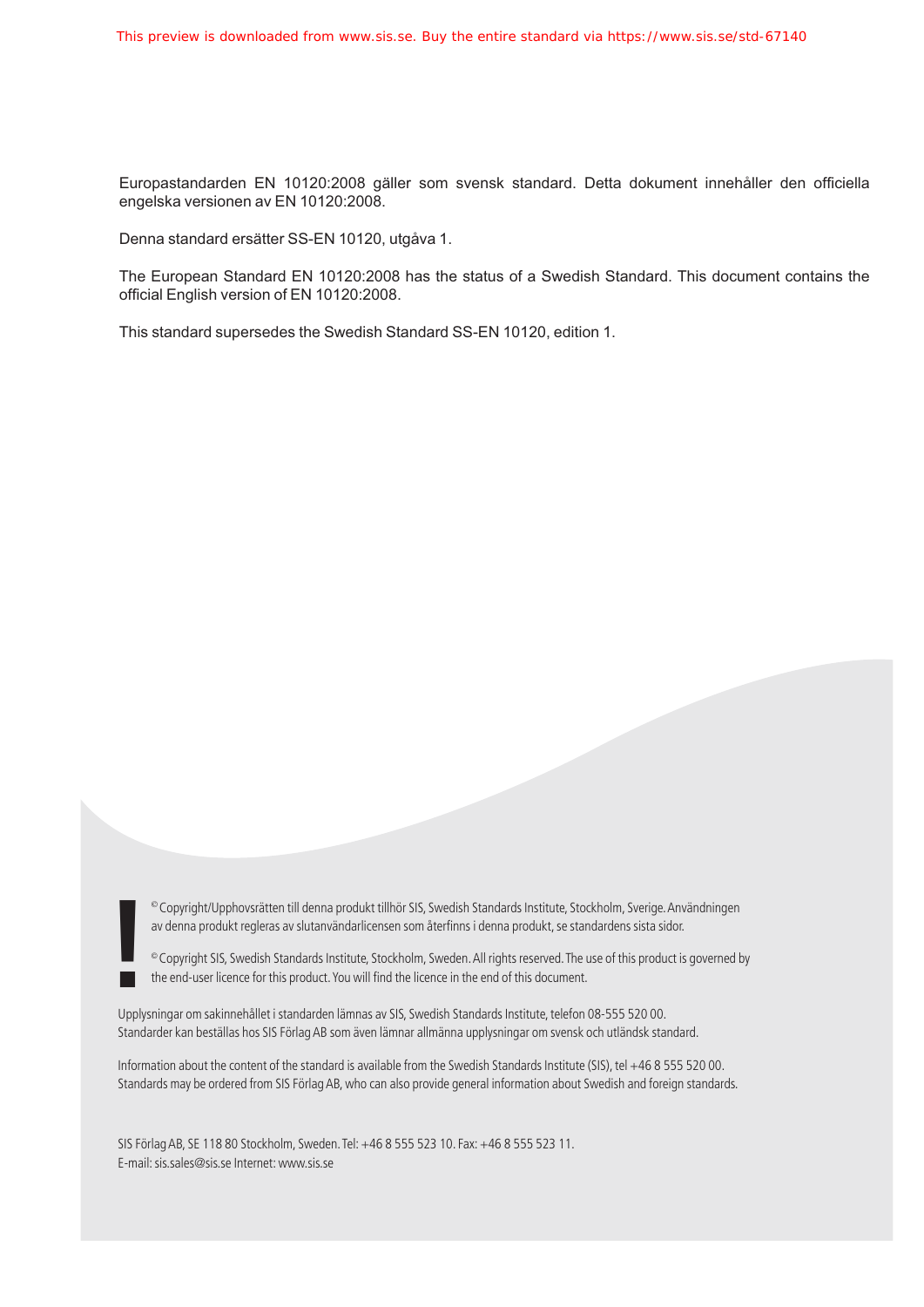This preview is downloaded from www.sis.se. Buy the entire standard via https://www.sis.se/std-67140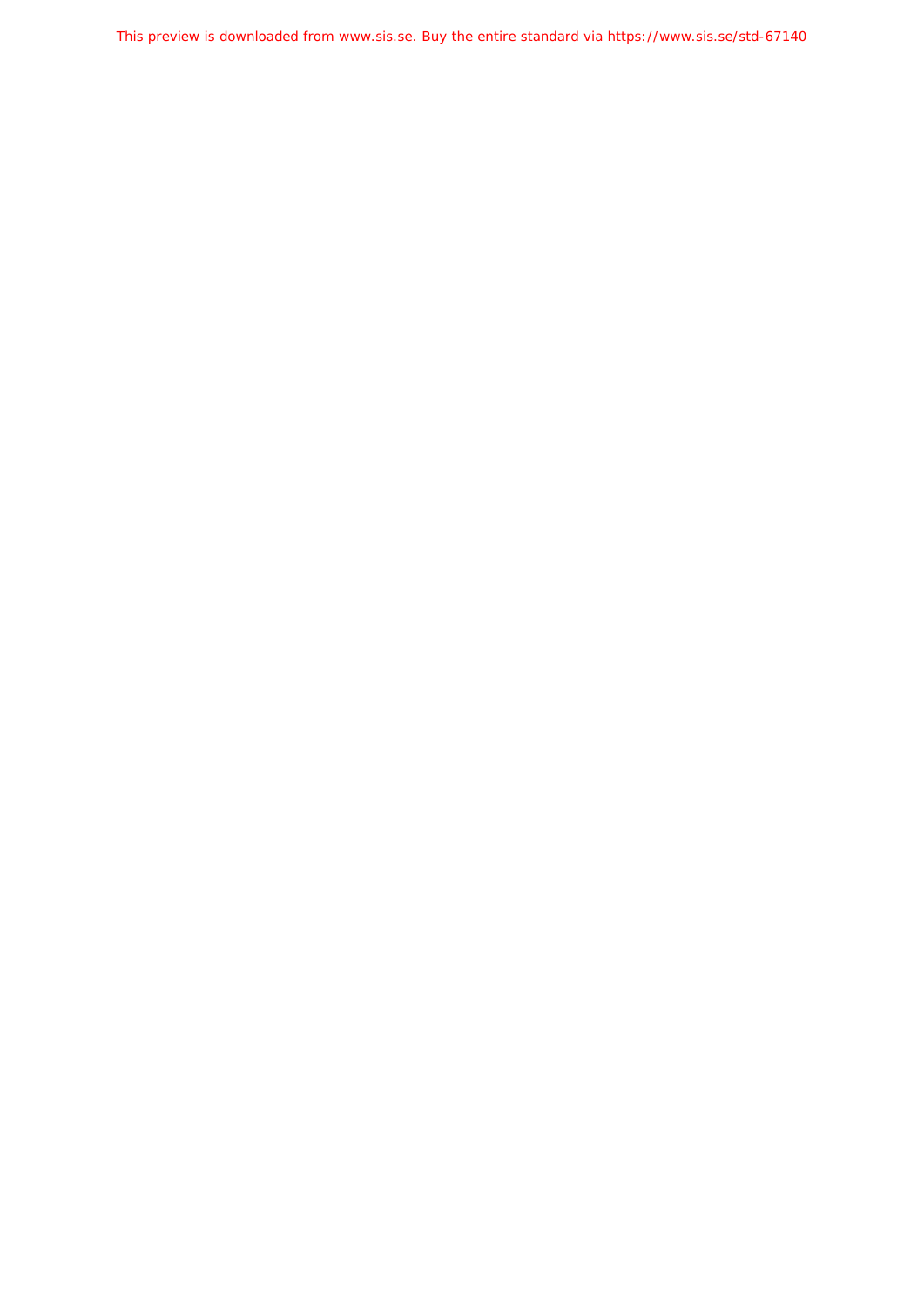## EUROPEAN STANDARD NORME EUROPÉENNE EUROPÄISCHE NORM

## **EN 10120**

September 2008

ICS 77.140.50 Supersedes EN 10120:1996

English Version

### Steel sheet and strip for welded gas cylinders

Tôles et bandes pour bouteilles à gaz soudées en acier Stahlblech und -band für geschweißte Gasflaschen

This European Standard was approved by CEN on 1 August 2008.

CEN members are bound to comply with the CEN/CENELEC Internal Regulations which stipulate the conditions for giving this European Standard the status of a national standard without any alteration. Up-to-date lists and bibliographical references concerning such national standards may be obtained on application to the CEN Management Centre or to any CEN member.

This European Standard exists in three official versions (English, French, German). A version in any other language made by translation under the responsibility of a CEN member into its own language and notified to the CEN Management Centre has the same status as the official versions.

CEN members are the national standards bodies of Austria, Belgium, Bulgaria, Cyprus, Czech Republic, Denmark, Estonia, Finland, France, Germany, Greece, Hungary, Iceland, Ireland, Italy, Latvia, Lithuania, Luxembourg, Malta, Netherlands, Norway, Poland, Portugal, Romania, Slovakia, Slovenia, Spain, Sweden, Switzerland and United Kingdom.



EUROPEAN COMMITTEE FOR STANDARDIZATION COMITÉ EUROPÉEN DE NORMALISATION EUROPÄISCHES KOMITEE FÜR NORMUNG

**Management Centre: rue de Stassart, 36 B-1050 Brussels**

© 2008 CEN All rights of exploitation in any form and by any means reserved worldwide for CEN national Members.

Ref. No. EN 10120:2008: E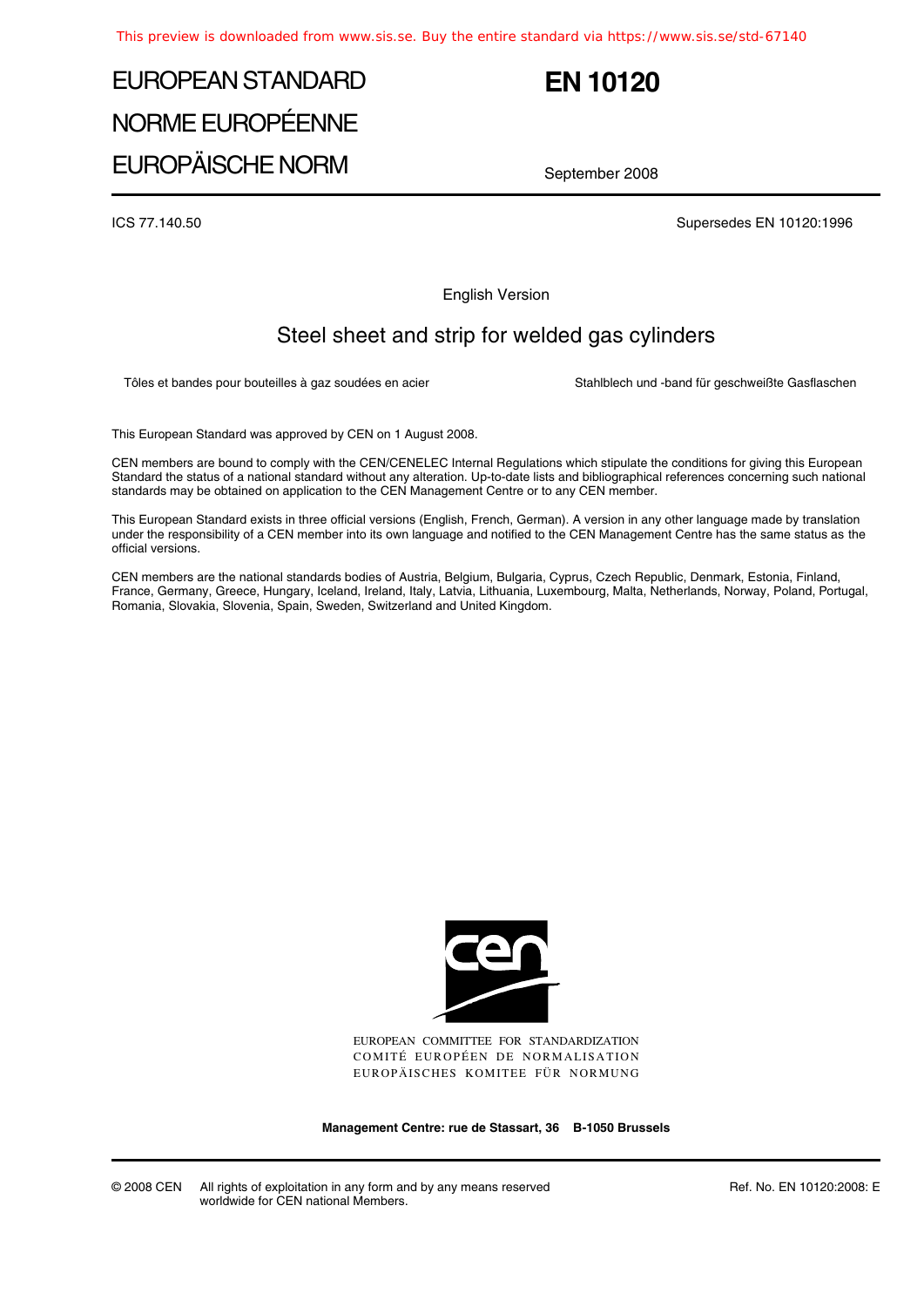This preview is downloaded from www.sis.se. Buy the entire standard via https://www.sis.se/std-67140 SS-EN 10120:2008 (E)

## **Contents**

| 1                                    |  |  |
|--------------------------------------|--|--|
| $\mathbf{2}$                         |  |  |
| 3                                    |  |  |
| $\boldsymbol{A}$                     |  |  |
| 5<br>5.1<br>5.2<br>5.3               |  |  |
| 6<br>6.1<br>6.2                      |  |  |
| 7<br>7.1<br>7.2<br>7.3<br>7.4<br>7.5 |  |  |
| 8<br>8.1<br>8.2<br>8.3               |  |  |
| 9<br>9.1<br>9.2                      |  |  |
| 10<br>10.1<br>10.2<br>10.3           |  |  |
| 11                                   |  |  |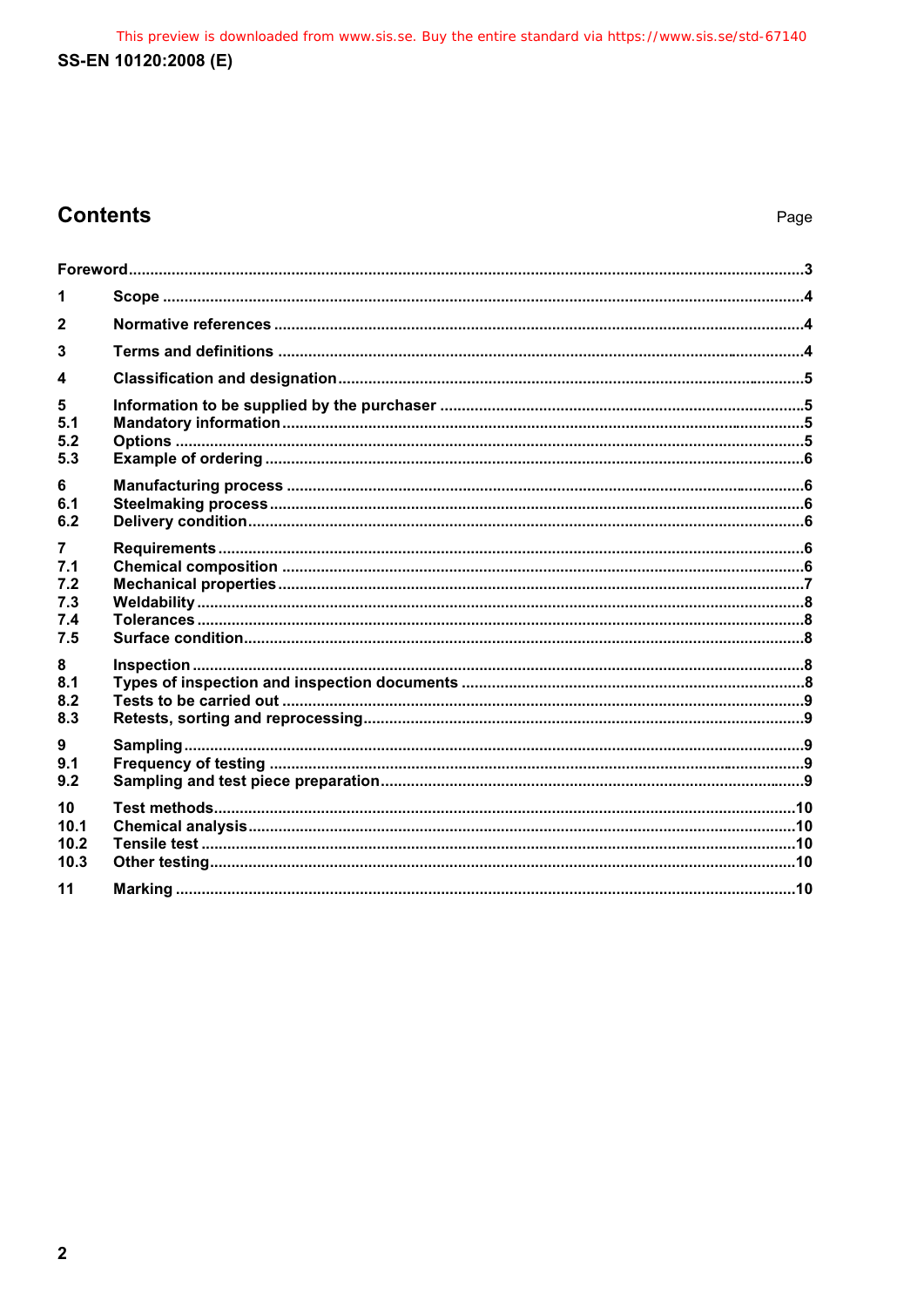### **Foreword**

This document (EN 10120:2008) has been prepared by Technical Committee ECISS/TC 22 "Steels for pressure purposes - Qualities", the secretariat of which is held by DIN.

This European Standard shall be given the status of a national standard, either by publication of an identical text or by endorsement, at the latest by March 2009, and conflicting national standards shall be withdrawn at the latest by March 2009.

This document supersedes EN 10120:1996.

NOTE The clauses marked with a point ( $\bullet$ ) contain information relating to agreements which are to be made at the time of enquiry and order. The clauses marked by two points (••) contain information relating to agreements that may be made at the time of enquiry and order.

According to the CEN/CENELEC Internal Regulations, the national standards organizations of the following countries are bound to implement this European Standard: Austria, Belgium, Bulgaria, Cyprus, Czech Republic, Denmark, Estonia, Finland, France, Germany, Greece, Hungary, Iceland, Ireland, Italy, Latvia, Lithuania, Luxembourg, Malta, Netherlands, Norway, Poland, Portugal, Romania, Slovakia, Slovenia, Spain, Sweden, Switzerland and the United Kingdom.